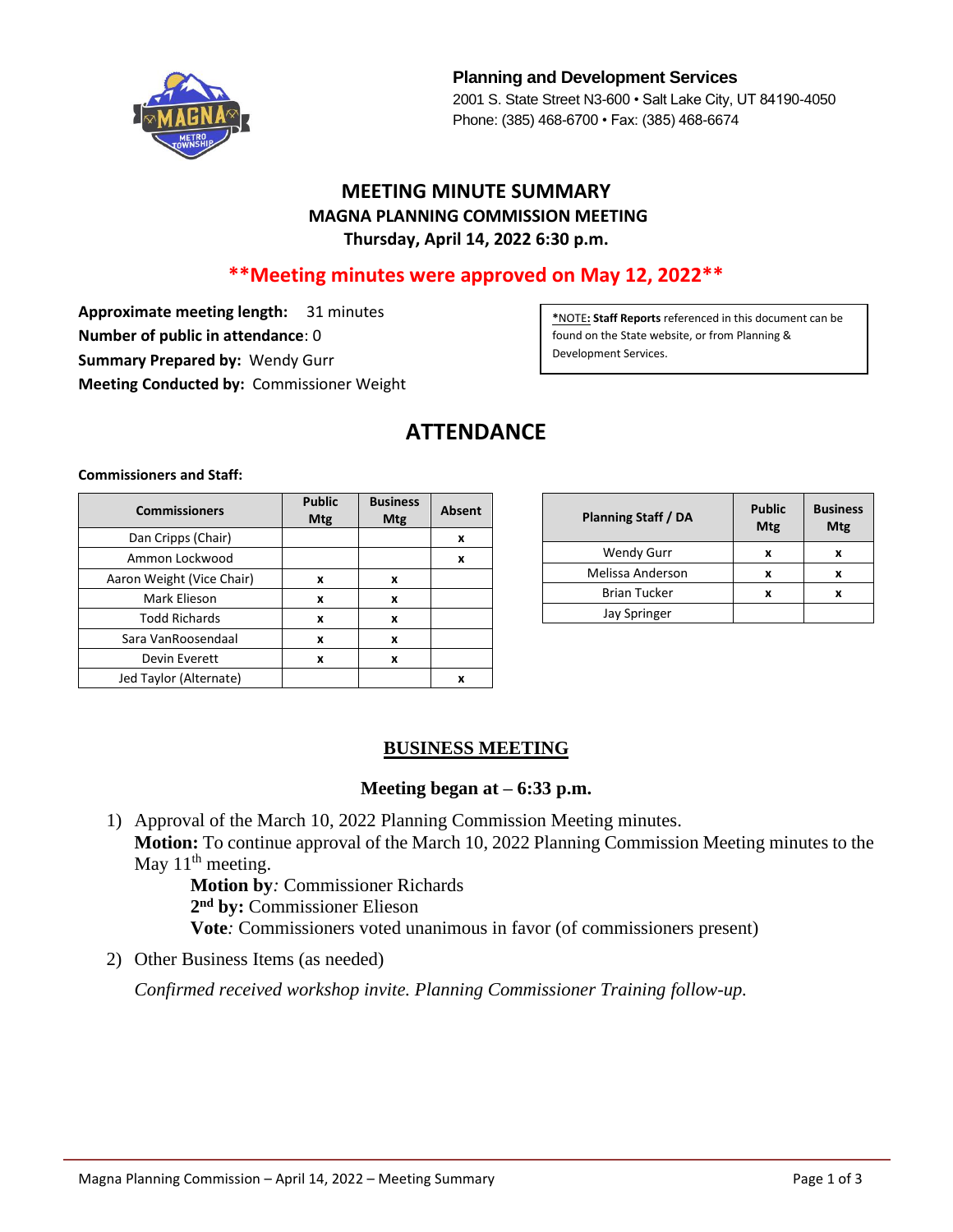# **LAND USE APPLICATION(S)**

#### **Hearings began at – 6:37 p.m.**

**SUB2022-000522 –** Judd Hamson is requesting Subdivision approval for a 3-lot industrial subdivision. **Acreage:** 16.54 Acres. **Location:** 7581 West 2100 South. **Zone:** Manufacturing (M-2) zone. **Planner:** Brian Tucker (Motion/Voting)

The Planning Commission, in its discretion, may request public input on this application prior to acting on the application. If public input is requested, public comment will be limited to three minutes per person.

*Greater Salt Lake Municipal Services District Planner Brian Tucker provided an analysis of the Staff Report.*

*Commissioner Richards asked if the proposal would include installation of curb, gutter, and sidewalk. Mr. Tucker said we anticipate they are going to build it, and if they request an exception, if will come back here. Commissioner Weight asked if runoff would flow to the neighbors. Mr. Tucker said will have to drain to the pond or some other means.* 

*Commissioners and Staff discussed storm drainage, private/public cul-de-sac, and retention and detention ponds.* 

*No one from the public present to speak.*

**Motion:** To approve application #SUB2022-000522 on Judd Hamson requesting Subdivision approval for a 3-lot industrial subdivision with Staff Recommendations.

**Motion by***:* Commissioner Richards **2 nd by:** Commissioner Elieson

**Vote***:* Commissioners voted unanimous in favor (of commissioners present)

**CUP2022-000551 –** Jadson and Denise Marshall are requesting Conditional Use Permit approval for an oversized garage. **Acreage:** 0.28 Acres. **Location:** 7560 West Golden Rod Avenue. **Zone:** Single Family Residential (R-1-6). **Planner:** Brian Tucker (Motion/Voting)

The Planning Commission, in its discretion, may request public input on this application prior to acting on the application. If public input is requested, public comment will be limited to three minutes per person.

*Greater Salt Lake Municipal Services District Planner Brian Tucker provided an analysis of the Staff Report.*

*Commissioners and Staff had a brief discussion regarding a potential 12X12 roll up door, motorhome or travel trailer stored in the garage may not line up. Second driveway, and shallow rolled curb.*

*No one from the public present to speak.*

**Motion:** To approve application # CUP2022-000551 for Jadson and Denise Marshall requesting Conditional Use Permit approval for an oversized garage with Staff Recommendations.

**Motion by***:* Commissioner Richards

**2 nd by:** Commissioner Elieson

**Vote***:* Commissioners voted unanimous in favor (of commissioners present)